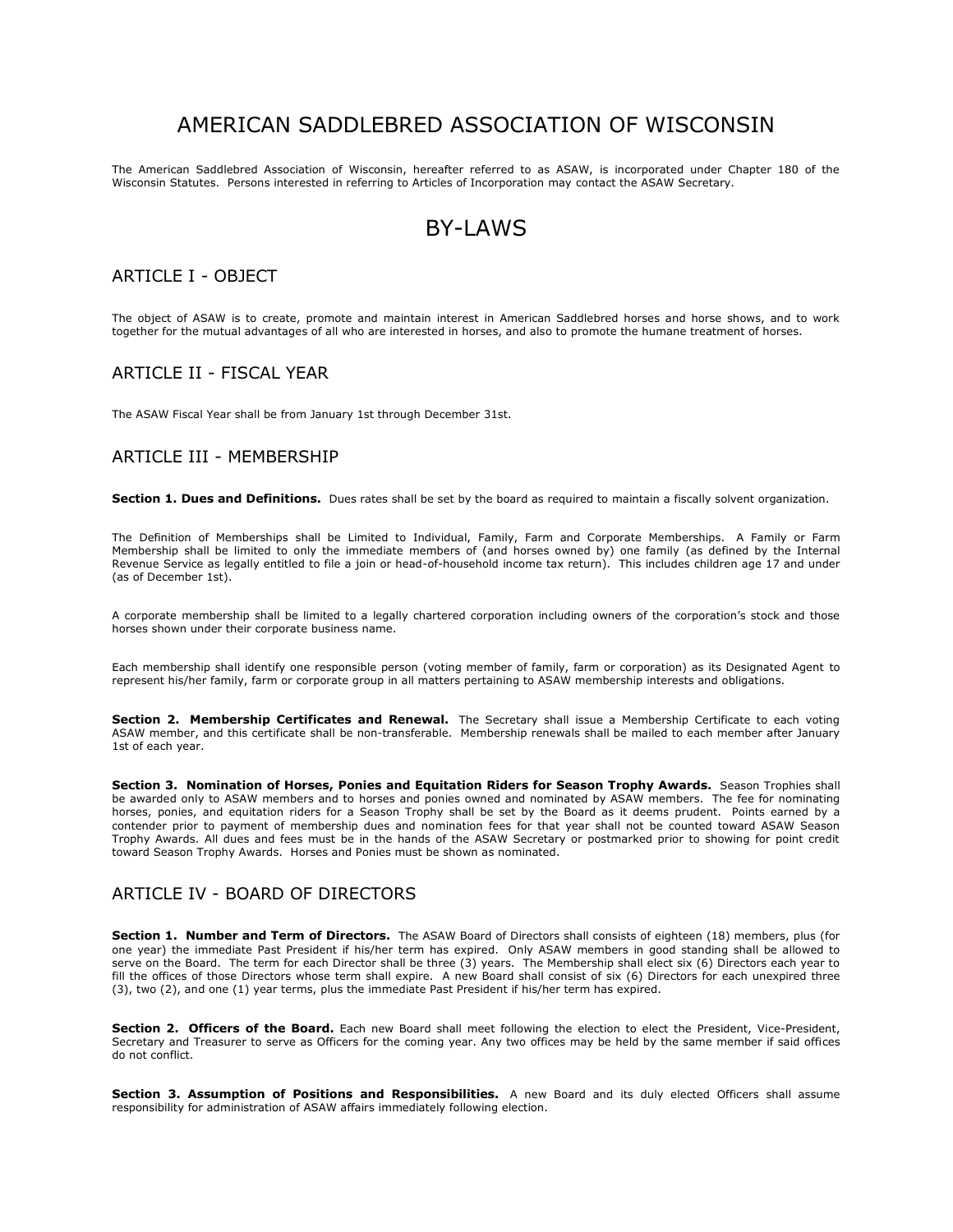**Section 4. Resignation from Board.** A Director may resign at any time by filing a written resignation with the Secretary. Resignation from membership in ASAW by a Director shall be automatically accepted as resignation from the Board.

**Section 5. Absence from Board Meeting.** Any Director who misses three (3) meetings in a year shall forfeit office subject to review action by the Board.

**Section 6. Vacancies in the Board.** Vacancies in the Board may be filled by a majority vote of the remaining Board members. New appointees shall serve the balance of the term vacated.

**Section 7. Executive Committee.** The President shall, with the approval of the Board, select an Executive Committee of not less than three (3) nor more five (5) Directors to act for the Board when necessary and inconvenient for the entire Board to meet. The President and Secretary shall be members of the Executive Committee.

Minutes shall be taken at each Executive Committee meeting and the Board shall be informed of the decisions made within ten (10) days. Executive Committee decisions shall be subject to review and approval of the Board.

# ARTICLE V. - ELECTION OF BOARD OF DIRECTORS

**Section 1. Nomination Committee.** The President shall appoint a Nominating Committee of three (3) Directors. The Nominating Committee shall be approved by a majority vote of the members of the Board of Directors present at its March meeting.

**Section 2. Eligibility of Nominees.** All nominees considered for election as Directors shall be current members in good standing with ASAW.

**Section 3. Nomination Committee Nominees.** At the October meeting of the Board, the following actions shall be taken: 1) The Nominating Committee shall present its slate after obtaining the consent of each nominee to serve, if elected. The slate must be approved by a majority vote of those Board members present. 2) The Secretary and the Nominating Committee shall be instructed to mail the voting membership (see Section 5) by October 22nd, the slate of Directors approved by the Board along with instructions and a standardized nomination form for making additional nominations for Directors. (see Section 6)

**Section 4. Voters Eligibility.** Each Membership shall have one vote. For Individual, Family, Farm and Corporate memberships, the Designated Voter shall be sent the official ballot. To be eligible to vote, dues for the current year must be paid.

**Section 5. General Membership Nominations.** Nominations for up to three (3) Directors (in additional to the six (6) Board nominees) will be accepted from the General Membership. Each nomination requires the signature of ten (10) voting members by submitting a proposal in writing to the Secretary, together with the written consent of such nominee(s). Such nominee(s) must meet the qualifications under Section 2, and the nominations(s) must be postmarked no later than November 15th. If more than three nominations are received, the postmark will be used to determine the first three nominations. If more than three are received with the same postmark date, the decision for the final three nominees would be at the discretion of the Nominating committee. If no additional nominations are received from the General Membership, the slate is considered accepted and the nominees take office on January 1st and continue in office for the term.

**Section 6. Ballot Committee.** If additional nominations are made, the President shall appoint a Ballot Committee to supervise the election process. The Ballot Committee shall consist of one member of the Board and two members at large. At the November Board meeting, the President shall present the Ballot Committee appointees who must be approved by a majority of those Board members present.

**Section 7. Balloting the Membership.** The President shall prepare the ballots, containing the names of nominees arranged alphabetically and including brief biographical information provided by each nominee. A small envelope along with a larger envelope identified as the ASAW Ballot envelope, shall be supplied with each ballot. The reverse side of the large Ballot envelope shall have the eligible voters name typed on it and shall provide space for the voter's signature. The front side of the envelope shall be addressed to the Ballot Committee Chairman and marked "Ballot enclosed". The ballot will instruct the voter to seal the marked ballot in the smaller envelope and place this envelope in the larger ASAW Ballot envelope. The back of the larger ASAW envelope must be signed and dated before mailing.

The ballot shall state that the ballot will not be counted unless the ASAW envelope is signed by the eligible voter. See Section 4 for definition of eligibility.

The ballots will be mailed by the Secretary and Nominating Committee to all voting members by November 25th. Voting will be by mailed ballot only, and the ballot must be returned to the Chairman of the Ballot Committee and be postmarked by December 10th. The Ballot Committee Chairman shall hold the ballots in their sealed postmarked envelopes for counting by the entire Ballot Committee.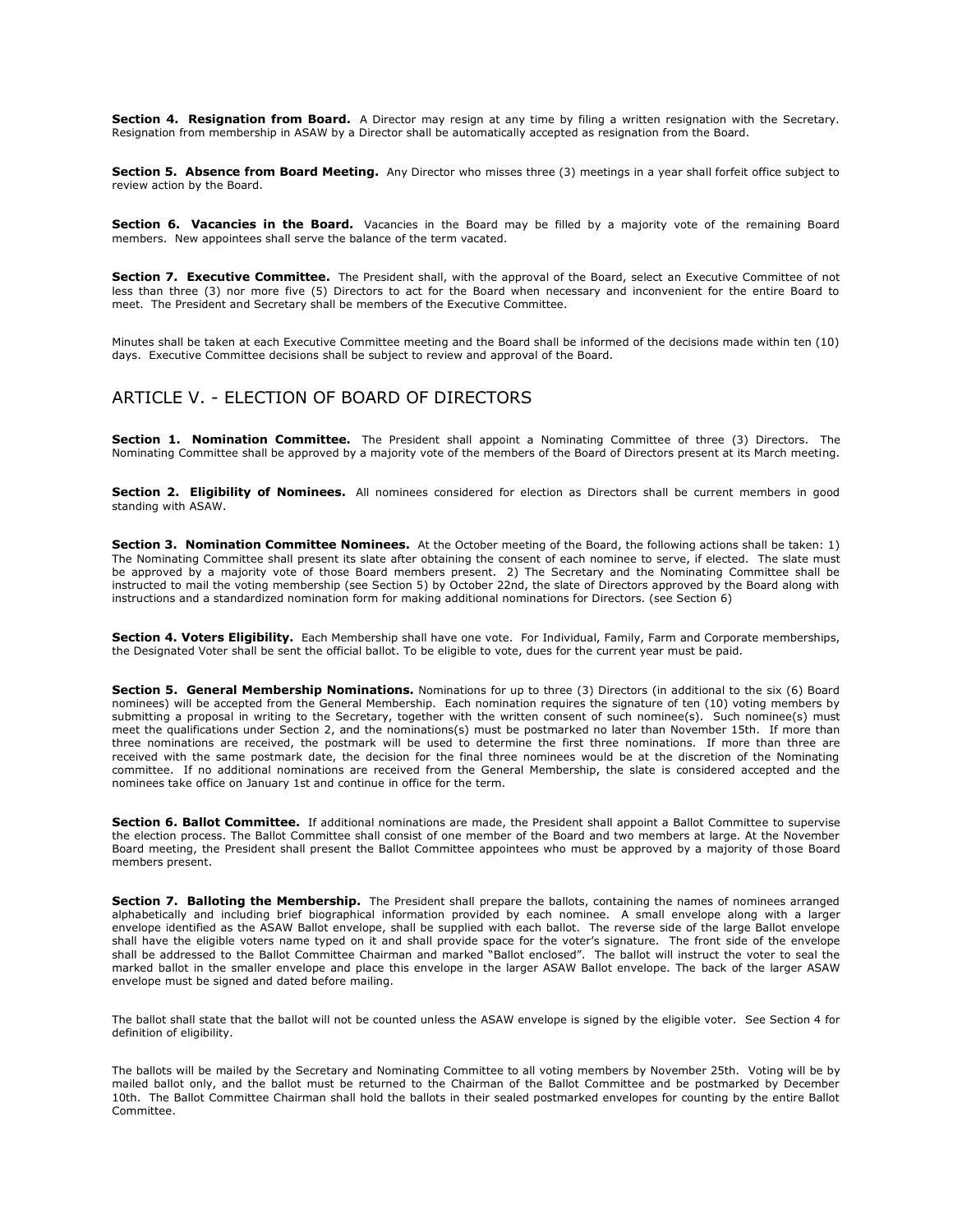The results of the election shall be announce in the next ASAW Board notes. The Ballots shall be retained until January 1st and then destroyed. The Directors shall take office on January 1st and continue for the term.

# ARTICLE VI - DUTIES OF BOARD OFFICERS

**Section 1. President.** The President shall preside at all meetings of the Board and shall have general supervision of all ASAW affairs. The President shall appoint all standing Committees and a Chair-person for each committee. The President shall appoint two (2) Directors to make an annual audit of all ASAW financial transactions including ASAW horse shows and report its findings to the Board at its February meeting.

**Section 2. Vice President.** The Vice President shall assume and discharge the duties of the President in the event of his/her absence.

**Section 3. Secretary.** The Secretary shall give seven (7) days notice of all regular meetings of the Board to each Director, take minutes of all Board meetings and keep all correspondence and records of ASAW. The Secretary shall inform the Membership, before show season, of the names and addresses of ASAW Officers, and "A" and "B" Horse Show Coordinators and Point Chairpersons.

**Section 4. Treasurer.** The Treasurer shall be responsible for all monies of ASAW, collect all dues and fees, pay all bills, and keep an itemized record in a permanent file of all ASAW receipts and expenditures.

**Section 5. Executive Secretary.** The Board of Directors at its discretion shall have the ability to appoint an Executive Secretary who will be under the supervision and direction of the Secretary of the Board. This position is a non/director - non/officer position.

### ARTICLE VII - MEETINGS

**Section 1. Annual Meetings.** The annual meeting of the Association shall be held each year on such day and at such time and place as the Board may designate.

**Section 2. Special Business Meetings.** Special Business Meetings of the General Membership may be called by a majority vote of the Board or by 50% petition of ASAW voting members.

**Section 3. Board Meetings.** Regular Board of Director meetings shall be held on call of The President.

Special Board of Director meetings may be called by the President, or by a majority vote of the Directors or ASAW Membership if advance notice of at least three (3) days is given each Director.

Meetings of the Board may be held at any time and place by consent and presence of the Directors.

**Section 4. Awards Meetings.** Season Trophies shall be awarded each year at the Annual Meeting or at a special ASAW event as shall be decided by the majority vote of the Board.

# ARTICLE VIII - QUORUMS

**Section 1. General Membership Meetings.** Voting members present at any regular Membership meeting shall constitute a quorum.

**Section 2. Board Meetings.** The presence of a simple majority of the current number of occupied Director positions at a Board meeting shall constitute a quorum.

#### ARTICLE IX - RULES AND BY-LAWS

**Section 1. Rules adopted by Board.** ASAW Rules adopted by a majority Directors vote shall be binding upon the Membership. Any Rules put forth by the Board of Directors majority vote may be amended or rescinded by a majority vote of the eligible voting members present at any regular or special General Membership meeting.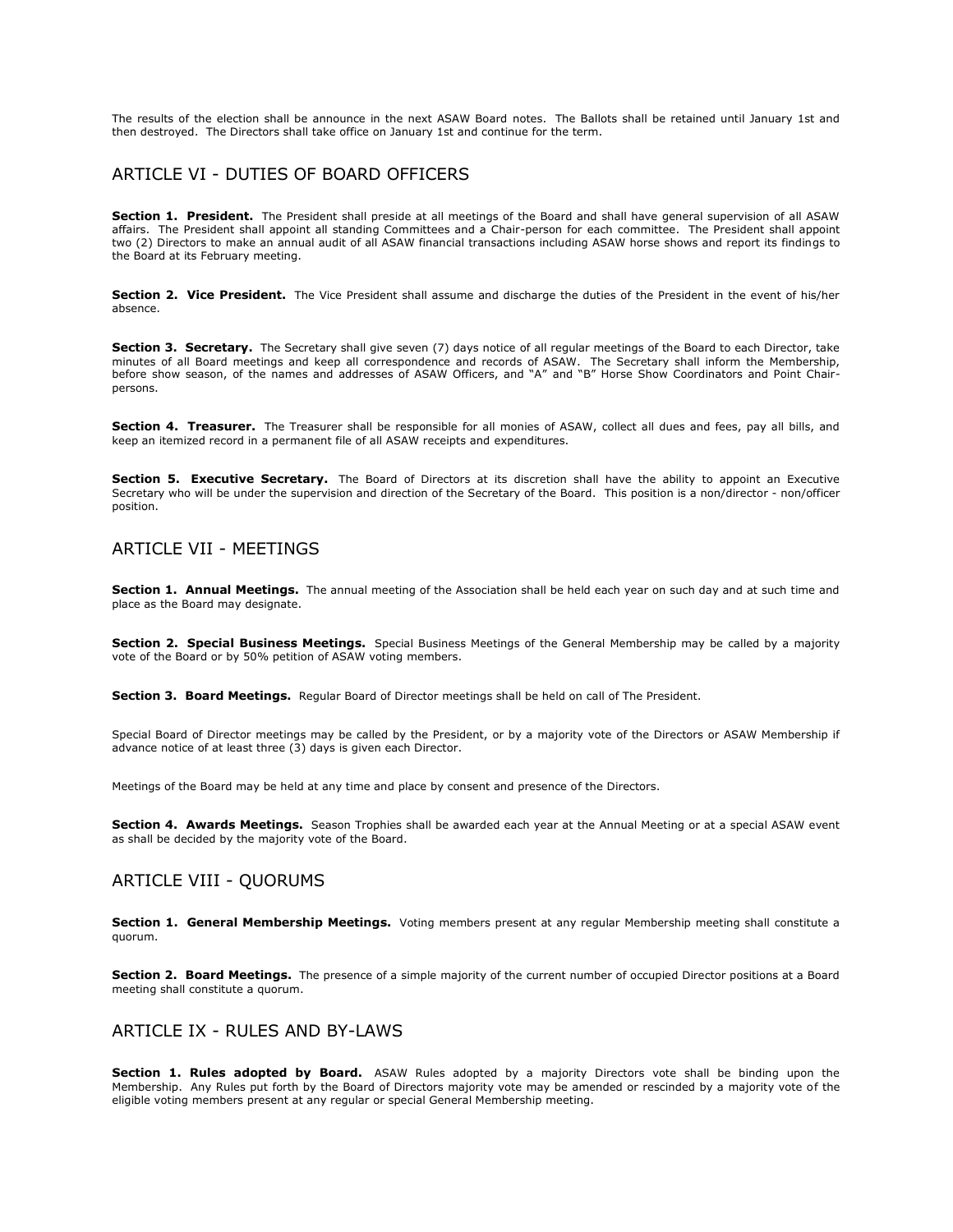**Section 2. Amendments.** These rules may be amended or repealed or changed at any meeting of the Board prior to February 1st of the year in which they are to take effect.

**Section 3. Changes in By-Laws.** ASAW By-Laws amended by a majority vote of the Board of Directors shall be approved by a majority quorum vote of the Membership before adoption and incorporation into the ASAW Rule Book.

**Section 4. Notification of Changes and Revisions.** It shall be the responsibility of the Secretary to inform the Membership of all Rule changes and proposed By-Laws revisions and changes within at least sixty (60) days of their adoption.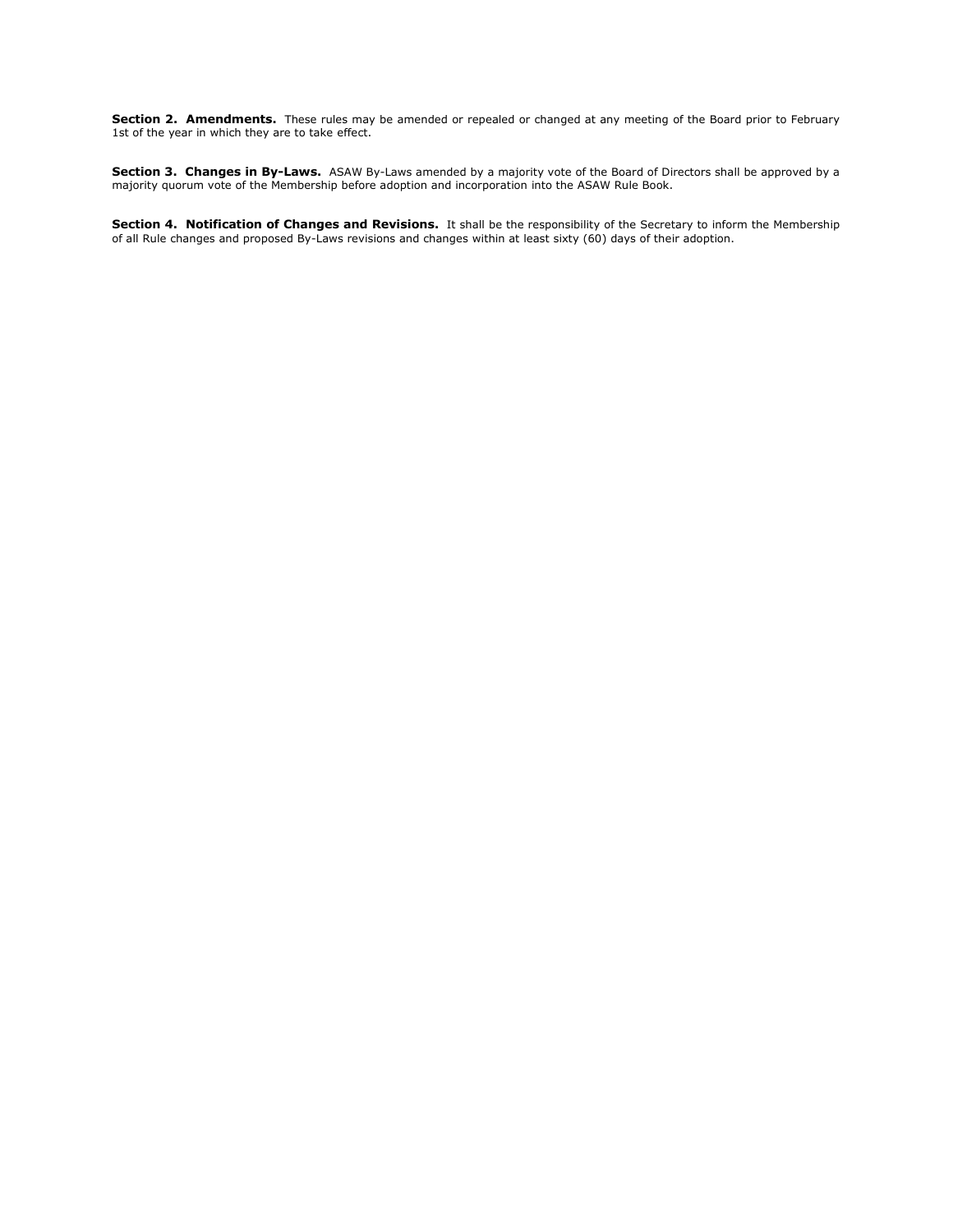Red Font reflects changes made effective 02/01/2016.

# ASAW RULES OF COMPETITION

#### **Please Read All Rules of Competition Carefully!**

ASAW will follow Rules of the US Equestrian Federation for exhibiting and showing of horses and ponies except as otherwise stated in the ASAW Rule Book.

#### A. GENERAL COMPETITION RULES

**1. Season Trophies -** Season trophies are awarded only to ASAW members in good standing and member owned horses and ponies that have been nominated for ASAW Awards. Points earned by a contender prior to payment of membership dues and nomination fees will not be counted toward ASAW Season Trophy Awards. All dues and fees must be paid and received by the ASAW Secretary prior to showing for point credits by ASAW.

**2. Nomination of Horses, Ponies and Equitation Riders for Season Trophies -** To qualify for an ASAW award, horses and ponies must be owned and nominated by a member of ASAW. A Nomination Fee for each horse, pony and/or rider must be paid prior to showing for earned point credits toward ASAW Season Trophy Awards.

The stated name of the horse or pony being nominated must be the same as it appears on the horse's or pony's name change must be submitted in writing to the ASAW Secretary before points can be counted for Season Trophy Awards.

**3. Change in Ownership and Transfer of Points -** When a horse or pony is sold prior to the end of a season, earned points already credited by ASAW will remain with, and be awarded to, the previous owner unless or until a transfer of points is submitted to the Secretary. Points will be transferred to a new owner only upon receipt by the Secretary of a statement of consent, submitted in writing and signed by both the previous and new owners of the horse or pony.

No transfer of points earned prior to a horse's or pony's sale, or credit of points earned subsequent to a horse's or pony's sale will be made to any owner who is not, or does not become a member of ASAW. New owners are not required to re-nominate a horse or pony for credit of points earned after a sale if both parties consent to a transfer of points.

**4. Age of Exhibitors -** For purposes of ASAW competition rules, the age of exhibitor is determined on December 1st and remains throughout the following show season. Exhibitors born on December 1st will assume the greater age on that date.

**5. Credit of ASAW Points from Rider Age Group Classes -** Points earned will be credited as specified in the ASAW Trophy Class List regardless of age group division of classes at individual member shows. For example, a rider age 15, competing in classes for riders age 17 & Under will have all points credited toward ASAW's 14 through 17 awards.

All 10 and under equitation rider nominations must declare whether rider is competing for pleasure equitation or saddleseat equitation points. Failure to declare will result in no points credited until a written declaration has been received by the ASAW Secretary.

**6. Show Entry Misrepresentation -** Misrepresentation of a horse's or pony's ownership name, eligibility for a class and/or division, or other information on a show entry form shall result in forfeiture of any ribbons, trophies, cash prizes or points earned. For example, the first class a horse or pony is shown at a show declares its division for that show and cross entry of that horse into another division is considered misrepresentation of its eligibility and will result in forfeiture of winnings from that crossentered class. A horse or pony entered under an Owner Name other than what is recorded on the horse's or pony's registration papers is considered misrepresentation and will result in forfeiture of all points from that show.

**7. Violation of ASAW Rules -** Complaints regarding ASAW Rules violations must be submitted in writing to the ASAW Secretary for review by the Board not later than ten (10) days following the alleged infraction. Any reported and confirmed rules violations or acts of discourtesy or disobedience to judges and/or Member Show officials by a Member or Member Associate (i.e. trainer, rider, groom, etc.) shall result in forfeit of ASAW points and disqualification from ASAW Season Trophy competition at the discretion of the ASAW Board of Directors.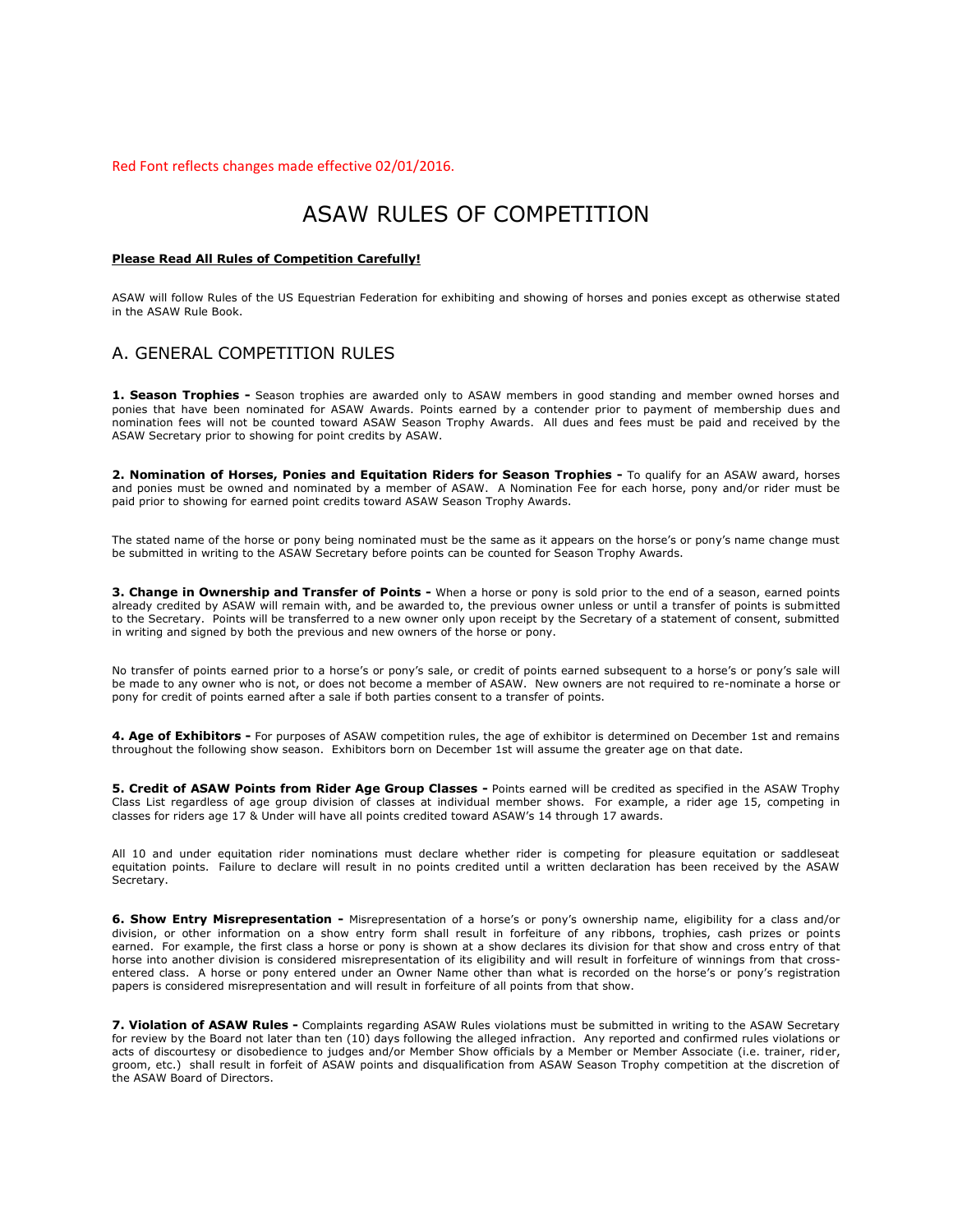**8. Canceled Shows -** Members will be credited with all points earned from classes held at a show that is canceled any time during its scheduled show dates.

9. Loss, Damage, Injury - ASAW shall not, under any circumstances, be held responsible in any way for any loss, damage or injury that may occur in association with and/or the exhibition of horses and ponies.

# B. ASAW "A" AND "B" MEMBER SHOW RULES

**1. Reservation of Show Dates -** ASAW will reserve each member Show's previous show dates until February 1st of the current year. Show directors must notify ASAW before February 1st of intent to either retain or change previous year dates. Requests for changes in show dates will be considered with respect for dates previously reserved for other Member Shows.

**2. Violation of Member Show Rules -** Member Show complaints regarding Rules violations by ASAW Members must by submitted in writing to the ASAW Secretary for review by the Board not later than ten (10) days of the alleged infraction.

**3. Loss, Damage, Injury -** ASAW shall not, under any circumstances, be held responsible in any way for any loss, damage or injury that may occur at the show.

**4. Association Membership -** Every Member Show must have the words " Member of American Saddlebred Association of Wisconsin" printed in the front section of its prize list (or class list) and program.

**5. Division of Classes -** Classes may be split at the discretion of a Member Show's management and points earned will be credited to all ASAW member participants.

**6. Ribbons and Prizes -** Member Shows must award at least five (5) ribbons in each class. Cash prizes may be awarded at the discretion of the show's management. No cash prizes may be awarded in Equitation classes or any other classes where the rider only is judged.

# C. ASAW RULES FOR "A" MEMBER SHOWS

**1. "A" Show Fees -** A fee of \$150.00 must be paid for Member Show recognition by ASAW and its members.

2. "A" Show Dates - Two or more "A" Member Shows may be held on the same dates in a season providing they are situated at least 100 miles apart.

**3. Show Results -** "A" Member Shows must submit to ASAW a complete record of results within fourteen (14) days of the show's closing day.

**4. Required Classes -** "A" Member Shows must include in their prize list the offering of at least twenty (20) ASAW "A" Trophy Award Classes for two day or longer shows.

**5. ASAW Recommendations -** It is suggested that: Shows not schedule Ladies, Gentlemen and Junior Exhibitor classes from a division on the same day as the division's Amateur classes, or age group Pleasure Horse classes on the same day as same age group Pleasure Equitation classes. Prize lists should note that special UPHA and USEF Equitation classes are open to both Saddle Seat and Pleasure Equitation riders. Trimmed Park Horse classes should be limited to riders age 17 & under.

**6. ASAW Points -** Points will be counted toward ASAW Awards only from Show Classes named the same as those listed as ASAW Award Classes. For example, no points are counted for Maiden or Novice horse and rider classes since ASAW does not offer awards for those classes. Additional classes not eligible for ASAW Points includes but is not limited to Prospect Horse, UPHA, ASHA Medal, Good Hands and Pleasure Medallion Equitation classes, Saddle & Bridle Shatner Western Pleasure and Saddle & Bridle Hunt Seat Classic Classes.

### D. ASAW RULES FOR "B" MEMBER SHOWS

**1. "B" Show Fees -** A fee of \$25.00 must be paid for Member Show recognition by ASAW and its members.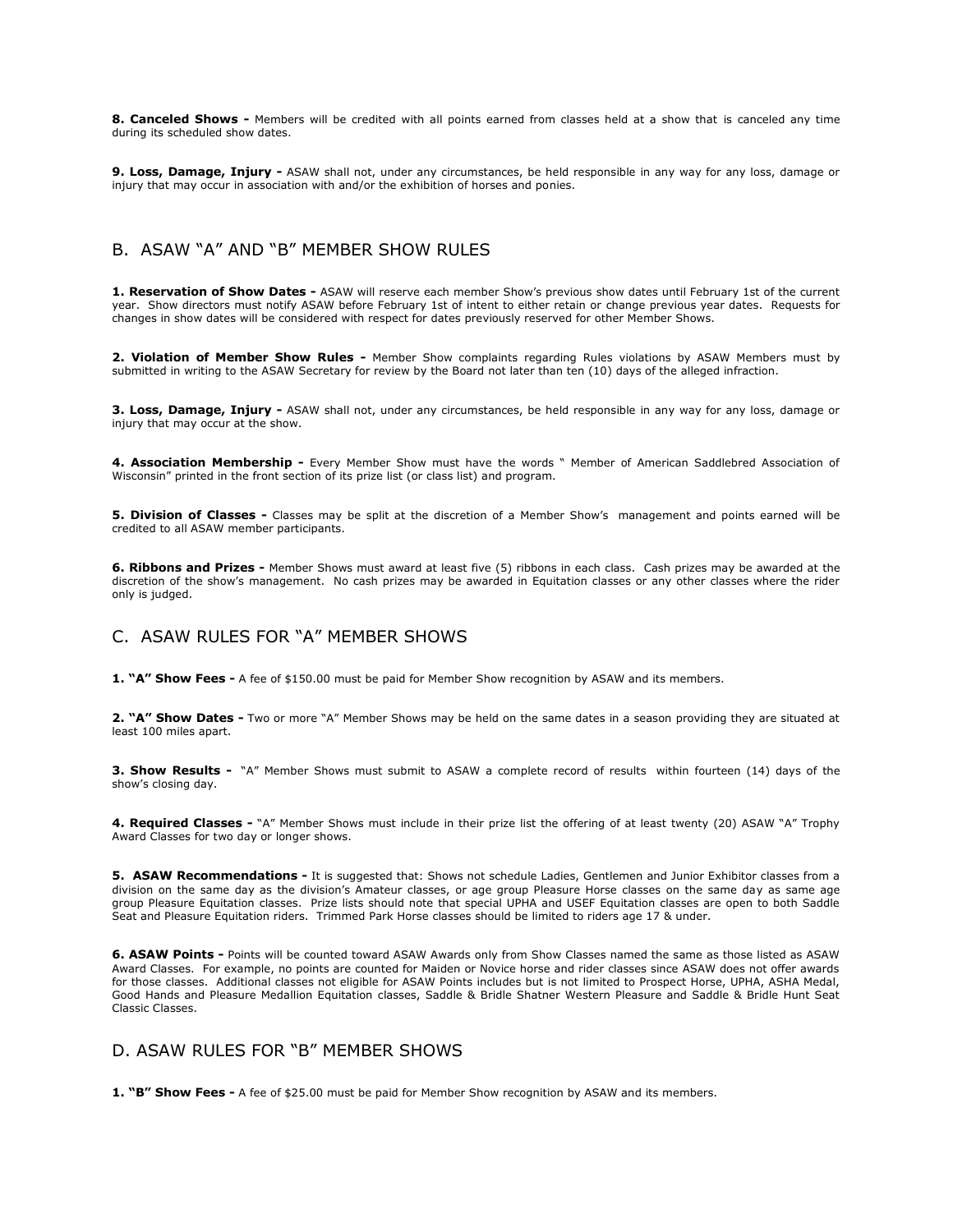**2. Show Results -** "B" Member Shows must submit to ASAW a complete record of results within fourteen (14) days of the show's closing day.

**3. Required Classes -** "B" Member Shows must include in their prize list the offering of at least five (5) ASAW "B" Trophy Award Classes.

**4. ASAW Recommendations -** It is suggested that: ASAW Trophy Classes be listed as for American Saddlebred (ASB) horses; Saddle Seat, Hunt Seat and/or Western division classes should not be combined; Shows offer separate classes for ASB Show and Country Pleasure horses; Careful consideration be given to scheduling classes so that exhibitors and their horses do not have "back-to-back" classes without a reasonable rest period between events.

**5. ASAW Points -** Points will be counted toward ASAW Awards only from Show Classes named the same as those listed as ASAW Award Classes. For example, no points are counted for Maiden or Novice horse and rider classes since ASAW does not offer awards for those classes. Additional classes not eligible for ASAW points includes but is not limited to Prospect Horse, UPHA, ASHA Medal, Good Hands and Pleasure Medallion Equitation classes, Saddle & Bridle Shatner Western Pleasure and Saddle & Bridle Hunt Seat Classic classes.

### E. ASAW RULES FOR ACADEMY MEMBERSHIP

**1. Academy Membership -** A special individual Academy membership is eligible only to riders in an Academy program. The Academy nomination shall be included in the membership cost. Points will be counted from all Academy Equitation classes at "Open" Academy shows. ASAW Season High Point and Reserve Awards will be given to the riders accumulating the most over all points from any Academy Equitation class.

DIRECTORY/RULE BOOKS WILL BE PROVIDED BY THE SECRETARY UPON REQUEST

# AMERICAN SADDLEBRED ASSOCIATION OF WISCONSIN

# SCHOLARSHIP FUND, INC.

The  American Saddlebred Association of Wisconsin would like to recognize the  members of the Association and American Saddlebred enthusiasts.  Three  scholarships will be awarded each year to promote involvement in ASAW and  commitment to leadership, sportsmanship and community  service.

# Eligibility

Three  scholarships will be awarded each year at the ASAW Summer Fun Horse Show.  

One of these scholarship will be the Melvin and Marion Meyer (founders  of Lee-Mar Farm) Memorial Scholarship, in the amount of \$3,000 and will  be awarded specifically to a graduating high school senior. The  second scholarship, the ASAW Scholarship, will be in the amount of \$3,000.  The third scholarship is offered in the amount of \$1000. The scholarships  will be paid to the educational institution of the winners' choice in the  first semester following the awarding of the scholarships.

# Application

All scholarship application forms,  transcripts of academic achievement and letters of recommendation must be  mailed to Mary Markwiese, 2840 North 84th Street, Milwaukee, Wisconsin  53222. They must be postmarked on or before March 31 of the application year. Applications and  letters postmarked after that date will not be eligible.  

Scholarship recipients will be  notified no later than May 15 of application year. Upon notification of the award, the  student will provide to the Committee a confirmation of college acceptance.  Scholarships will be paid in the name of the school upon enrollment for the  following fall semester. Recipients must inform ASAW how the school wants this check made out. Applications will not be considered unless all items  are submitted.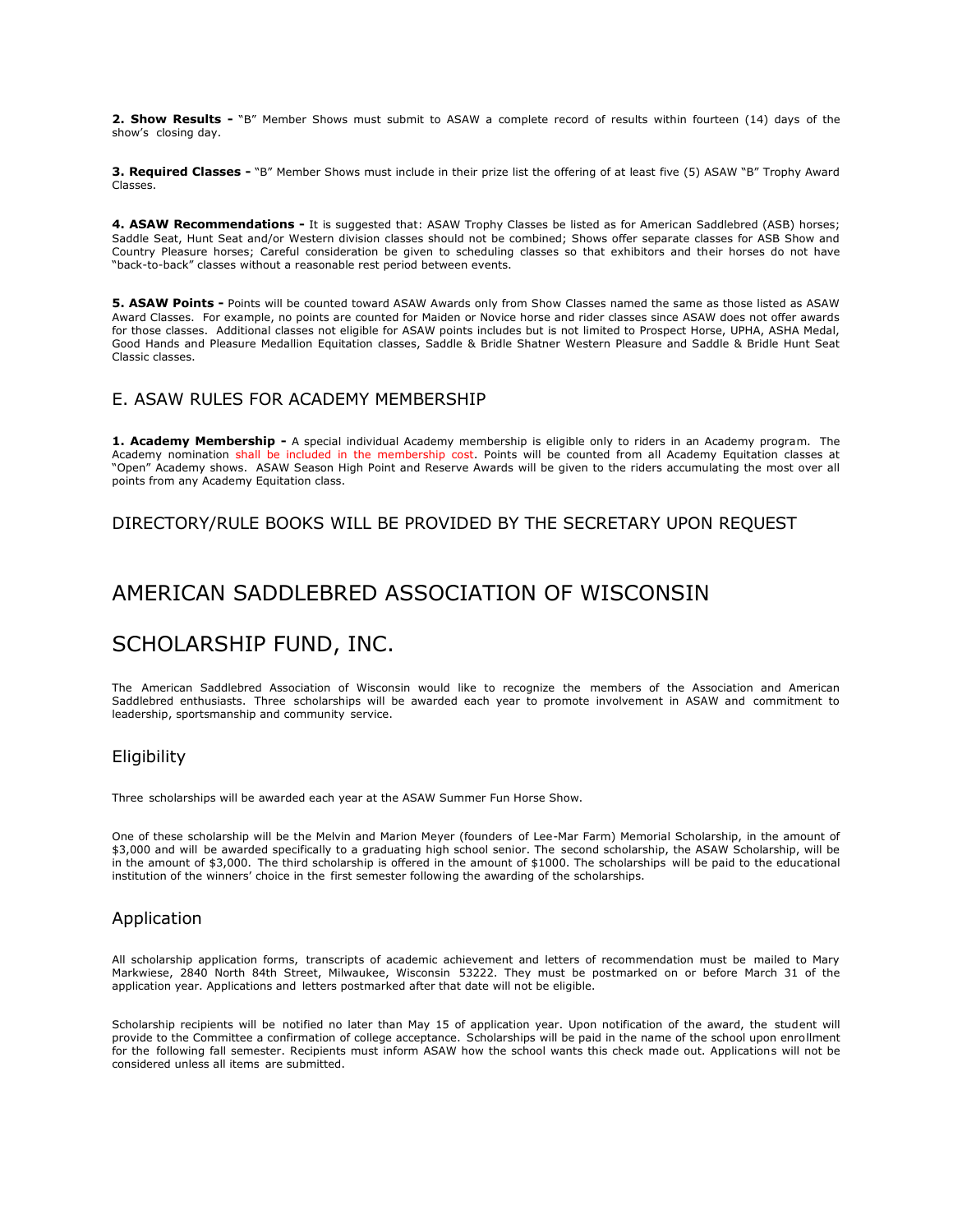# ASAW SEASON TROPHY AWARDS CLASS LIST AND POINT SYSTEM

# ACHIEVEMENT AWARDS

A. POINT SYSTEM - Champion and Reserve Champion Season Trophies will be awarded as listed with points counted as follows:

| <b>FIRST PLACE</b>  | 100 POINTS       |
|---------------------|------------------|
| SECOND PLACE        | 95 POINTS        |
| THIRD PLACE         | 85 POINTS        |
| <b>FOURTH PLACE</b> | <b>70 POINTS</b> |
| FIFTH PLACE         | 50 POINTS        |

Points are combined from qualifying, stake and championship classes unless otherwise specified. Award Classes will be divided as specified if there are ten (10) or more entries nominated for either subdivision of that class at the discretion of the Board.

B. POINTS REQUIRED - To qualify for an Achievement Award a contender must accumulate a minimum number of points for competition at ASAW Member Shows as follows:

160 Points - Trophy Classes where points are counted only from classes where no like named Championship classes are offered.

260 Points - Trophy Classes where points are counted from combined qualifying and like named Stake/Championship.

The two qualifying contenders accumulation the greatest and second greatest number of Achievement Points over the minimum required in each Trophy Class will be awarded the Champion and Reserve Champion Achievement Awards respectively.

# C. "A" SHOW ACHIEVEMENT AWARDS CLASSES

#### FIVE-GAITED DIVISION

- 1. Open (260 Points)
- 2. Amateur (260 Points)
- 3. Ladies (160 Points)
- 4. Gentlemen Amateur (160 Points)
- 5. Junior Exhibitor (260 Points)
- 6. Three Year Old (160 Points)

(Including UPHA Classics)

7. Junior Horse (160 Points)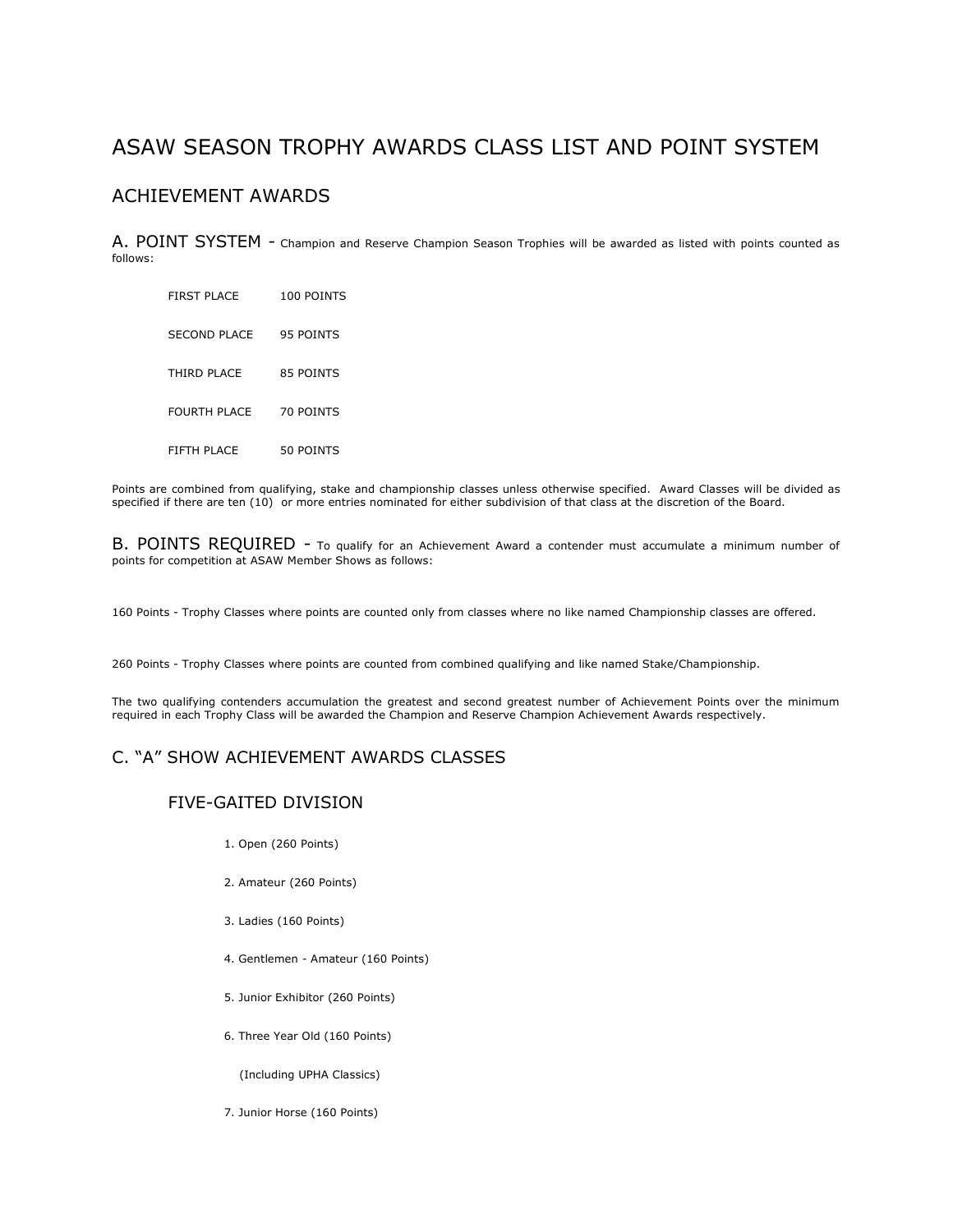8. Wisconsin Owned (160 Points)

#### THREE-GAITED DIVISION

- 9. Open (260 Points)
- 10. Amateur (260 Points)
- 11. Ladies (160 Points)
- 12. Gentlemen Amateur (160 Points)
- 13. Junior Exhibitor (260 Points)
- 14. Three Year Old (160 Points)

(Including UPHA Classics)

- 15. Junior Horse (160 Points)
- 16. Wisconsin Owned (160 Points)

PARK HORSE DIVISION - Horse shown in this division are ineligible to show in any other division at a same show except In-Hand and Equitation classes.

- 17. Park Amateur (160 Points)
- 18. Park Open (260 Points)
- 19. Park Junior Exhibitor (260 Points)

20. Park Pleasure Horse (160 Points) - (Including UPHA Classics)

## FINE HARNESS DIVISION

- 21. Open (260 Points)
- 22. Amateur (160 Points)

23. Junior (160 Points) - (All classes for horses 4 years and under including UPHA Classics)

# EQUITATION DIVISION

23. Walk and Trot Only - Rider 10 & Under (160 Points)

24. S.S. - Rider 13 & Under (260 Points)

25. S.S. - Rider 14 - 17 (260 Points)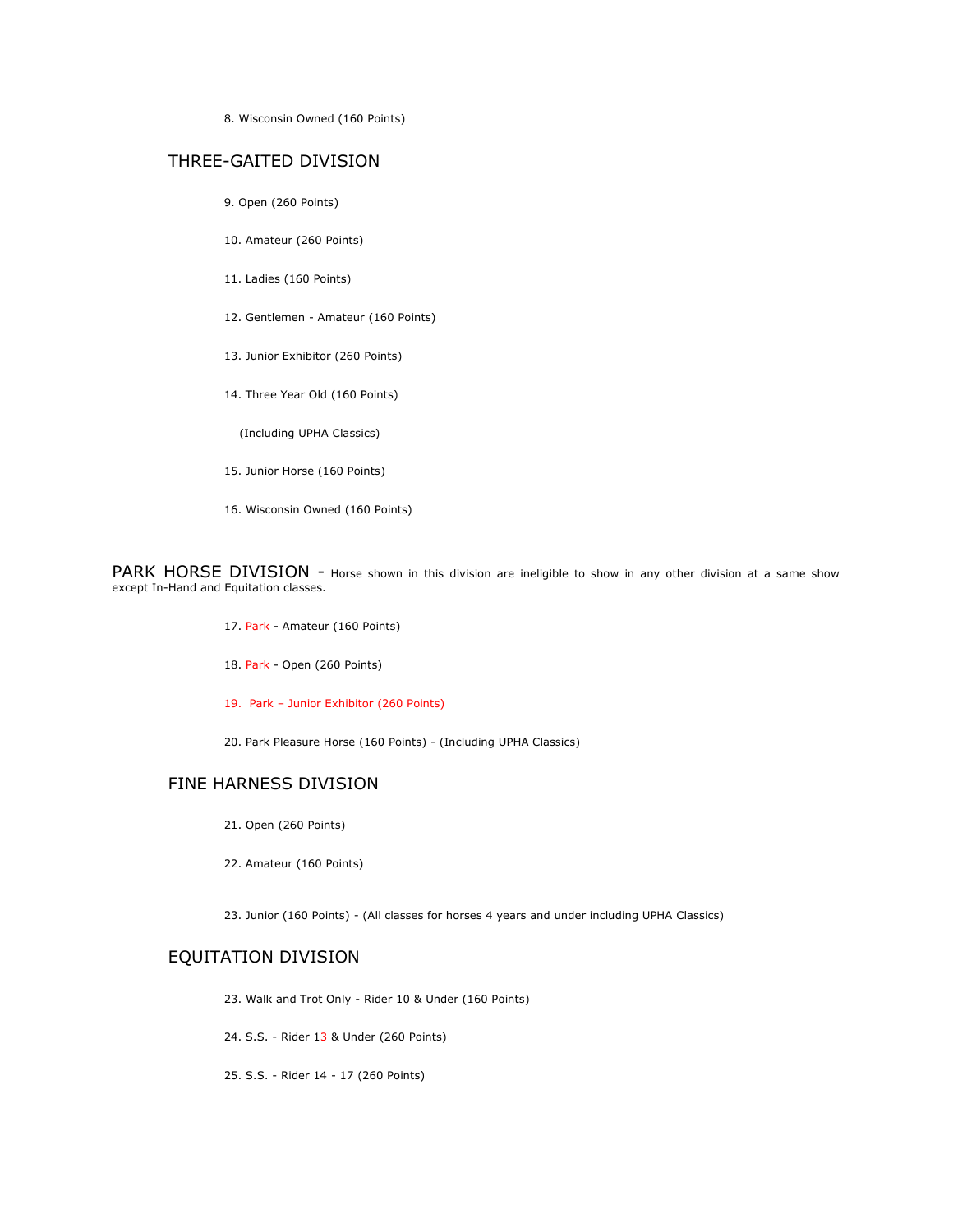- 26. Pleasure Rider 13 & Under (160 Points)
- 27. Pleasure Rider 14 17 (260 Points)
- 28. Pleasure Rider 18 & Over (160 Points)

# SHOW PLEASURE DIVISION

- 31. Walk/Trot Rider 12 & Under (260 Points)
- 32. Rider 10 & Under (260 Points)
- 33. Rider 11 13 (260 Points)
- 34. Rider 14 17 (260 Points)
- 35. Rider 18 38 (260 Points)
- 36. Rider 39 & Over (260 Points)
- 37. Pleasure Driving (260 Points)
- 38. 5-Gaited Pleasure Adult Exhibitor (260 Points)
- 39. 5-Gaited Pleasure Junior Exhibitor (260 Points)

# COUNTRY PLEASURE DIVISION

- 40. Rider 13 & Under (260 Points)
- 41. Rider 14 17 (260 Points)
- 42. Rider 18 38 (260 Points)
- 43. Rider 39 & Over (260 Points)
- 44. Pleasure Driving (260 Points)
- 45. 5-Gaited Pleasure (260 Points)

#### PLEASURE DIVISION/SHOW & COUNTRY COMBINED

- 46. Owner/Trainer/Rider (160 Points)
- 47. Western (260 Points)
- 48. Wisconsin Owned (160 Points)
- 49. Junior Horse (160 Points)
- 50. Junior Pleasure Driving (160 Points)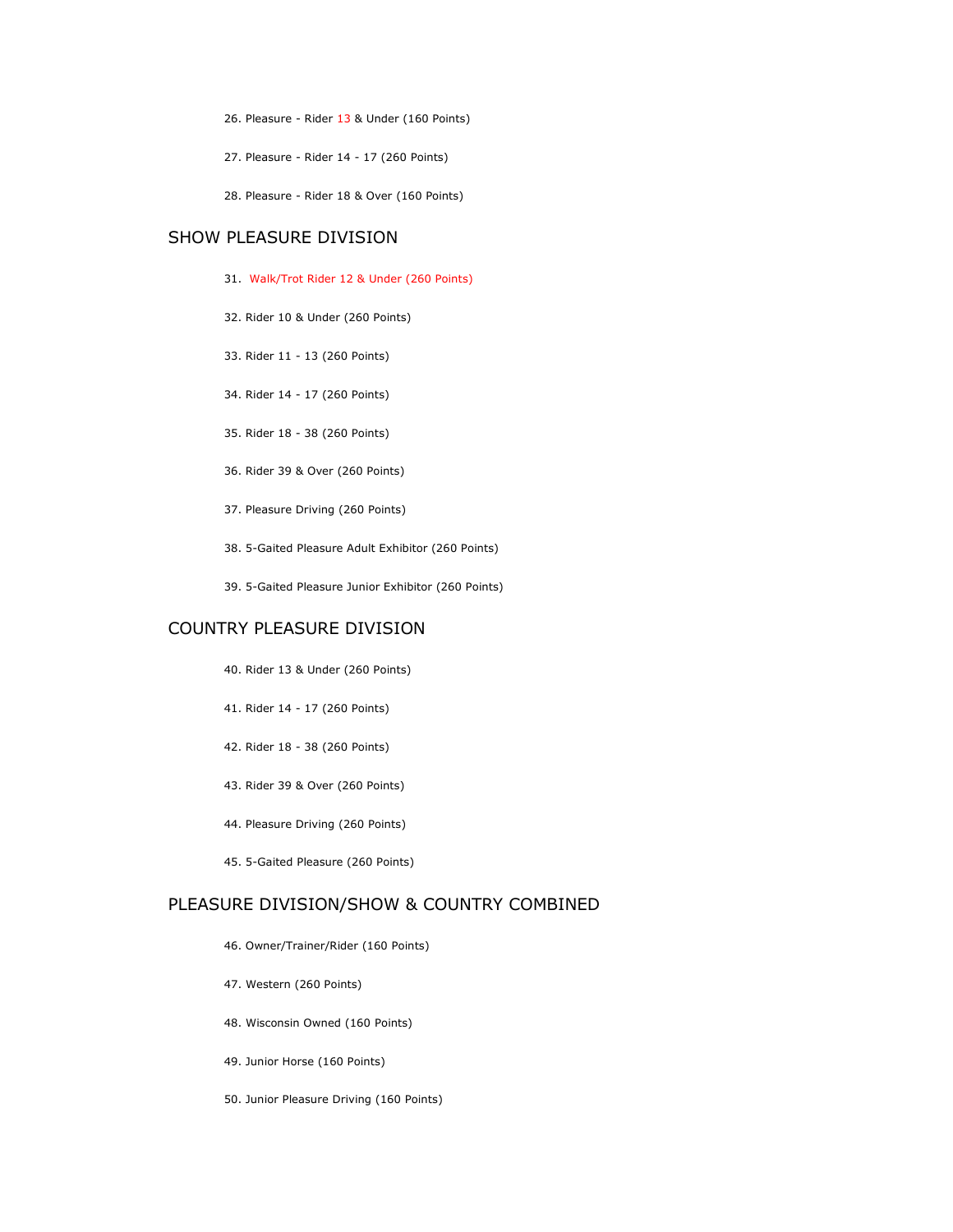51. Hunt Seat (160 Points)

IN-HAND DIVISION - Points are counted from all In-Hand classes including Futurity classes.

52. Colt and Fillies - Age 2 years and under (160 Points)

53. Performance Horse - Five-Gaited, Three-Gaited, Fine Harness, Park Horse (160 Points)

54. Pleasure Horses (160 Points)

## HACKNEY PONY DIVISION

55. Hackney / Hackney Harness - Combined (260 Points)

56. Roadster (260 Points)

57. Pleasure Pony (260 Points)

# D. "B" SHOW ACHIEVEMENT AWARD CLASSES

- 1. ASB Show Pleasure (260 Points)
	- (a) Rider 13 & Under (b) Rider 14 17
	- (c) Rider 18 38 (c) Rider 39 & Over
- 2. ASB Country Pleasure (260 Points)
	- (a) Rider 13 & Under (b) Rider 14 17
	- (c) Rider 18 38 (c) Rider 39 & Over
- 3. ASB Junior Horse Show & Country (160 Points)
- 4. ASB Owner/Trainer/Rider (160 Points)

(a) Show (b) Country

- 5. ASB Five-Gaited Pleasure (260 Points)
	- (a) Show (b) Country
- 6. Equitation
	- (a) Walk and Trot Only-Rider 13 & Under (160 Points)
	- (c) Rider 14 17 (260 Points)
	- (d) Rider 18 & Over (160 Points)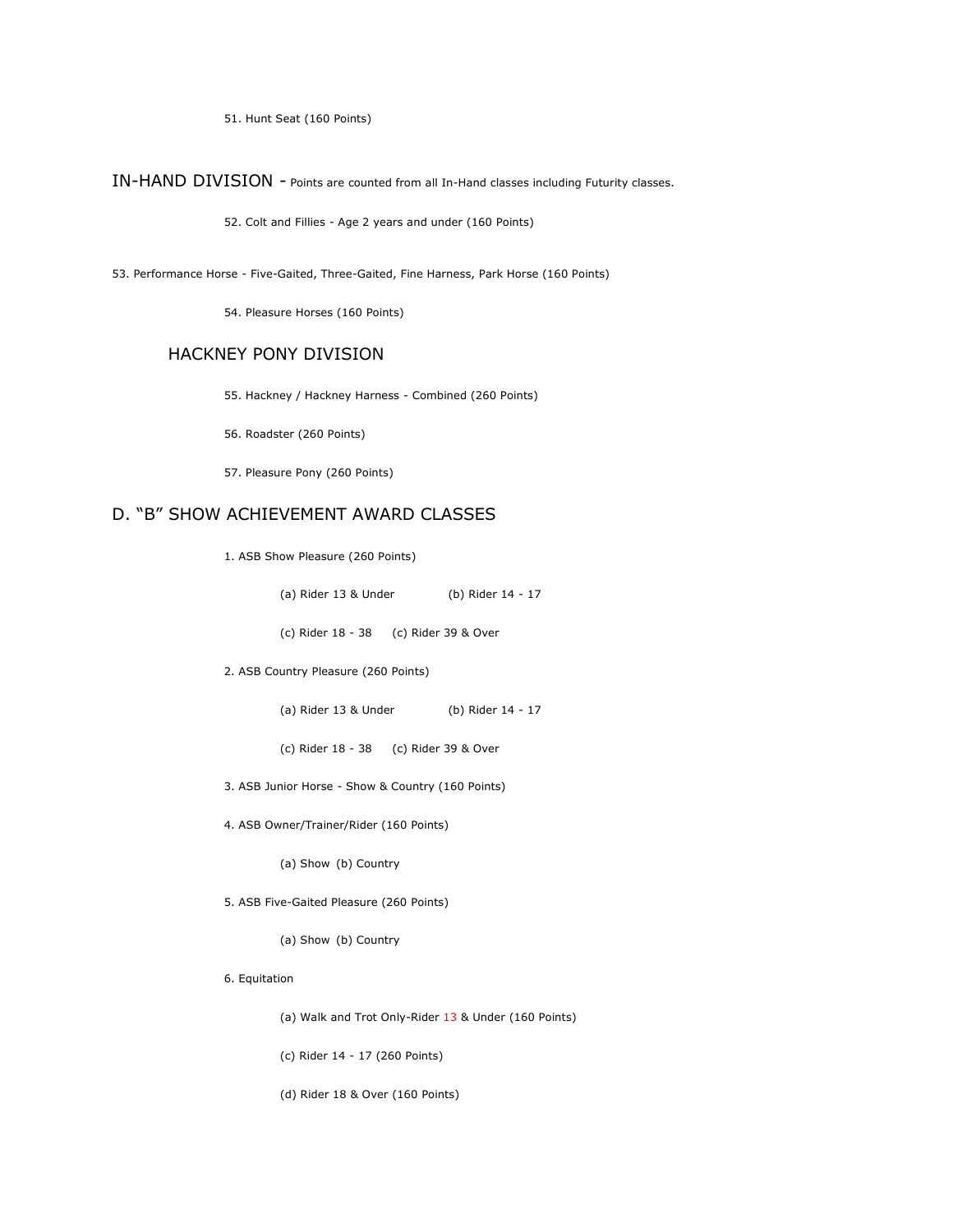7. Hunter Seat Pleasure Horse - Amateur (160 Points)

8. ASB Pleasure Driving (160 Points)

(a) Show (b) Country

9. ASB Western Pleasure (260 Points)

10. ASB Park Pleasure (160 Points)

(Park Pleasure Horses are ineligible to show in any other division at a same show except In-Hand and Equitation classes.)

11. In-Hand/Model (160 Points) (Pleasure Horses must be shown by an Amateur)

# E. ASAW ACADEMY SHOW EQUITATION ACHIEVEMENT AWARDS

A Champion and Reserve Champion Trophy will be awarded to the Academy rider accumulating the most points in each of the following Academy Equitation and Horsemanship divisions.

| Walk, Trot and Canter                    | Walk and Trot Only               |
|------------------------------------------|----------------------------------|
| Rider 18 and Over, Walk, Trot and Canter | Rider 18 and Over, Walk and Trot |
| Rider 14 - 17, Walk, Trot and Canter     | Rider 11 - 17, Walk and Trot     |
| Rider 11 - 13, Walk, Trot and Canter     | Rider 10 & Under, Walk and Trot  |
|                                          |                                  |

Rider 10 & Under, Walk, Trot and Canter

# F. ASAW "HIGH POINT" CHAMPION AWARDS

To be presented in recognition of ASAW Member and Member Horses accumulating the most "Achievement" award points in each of the following Divisions:

**NOTE:** In-Hand Points do not count toward High Point Trophies

"A" Show Division "B" Show Division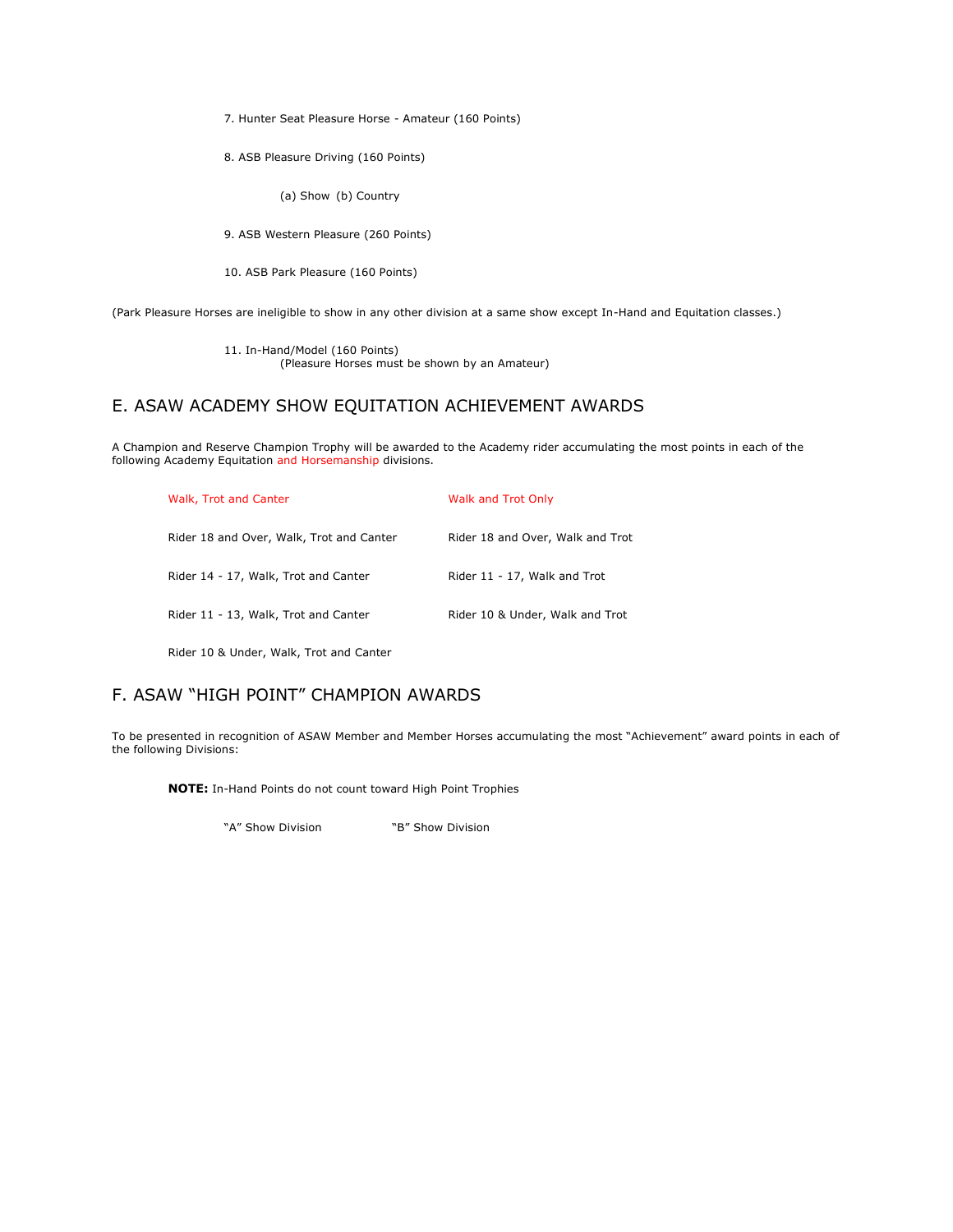## G. ASAW "HORSE OF THE YEAR" CHAMPION AWARDS

To be presented in recognition of the quality and excellence of the American Saddlebred and those horses owned and exhibited by ASAW members. Points for these prestigious awards will be counted only from First and Second places won from "A" Show Division Classes. A minimum of 25 points is required to qualify for this award. Points are counted as follows:

FIRST PLACE - 10 POINTS • SECOND PLACE - 5 POINTS

STAKE/CHAMPIONSHIP FIRST PLACE - 15 POINTS

STAKE/CHAMPIONSHIP SECOND PLACE - 10 POINTS

# FIVE-GAITED DIVISION

# THREE-GAITED DIVISION

FINE HARNESS DIVISION

PARK DIVISION

# PARK PLEASURE DIVISION

# SHOW PLEASURE DIVISION

Show Pleasure – Under Saddle

Show Pleasure - Driving

Show Pleasure - Five Gaited

# COUNTRY PLEASURE DIVISION

Country Pleasure – Under Saddle

Country Pleasure - Driving

Country Pleasure - Five-Gaited

Western Pleasure

Huntseat

# HACKNEY PONY DIVISION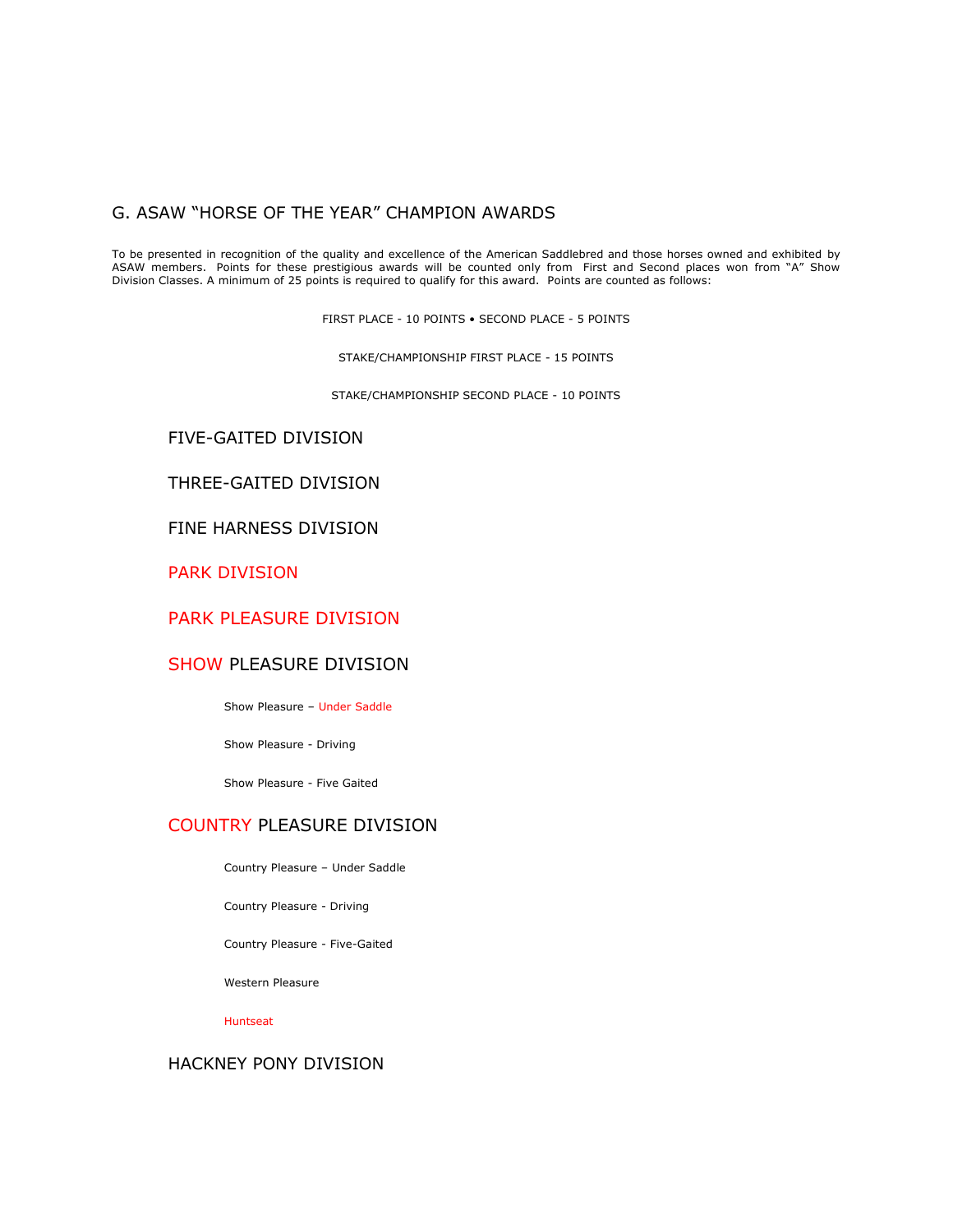## H. STATE PLEASURE CHAMPION AWARDS

To be given by and under the criteria given by the American Saddlebred Horse Association through the accumulation of "A" Show Achievement Award class points.

### I. "PEOPLE'S CHOICE" HORSE OF THE YEAR

Horses selected as recipients of this honor should embody the very best characteristics of The American Saddlebred breed and should

Exemplify to all, the very highest standards of The American Saddlebred.

The most important characteristics of an American Saddlebred are its beauty, its willingness to learn, and work, its impressive athletic ability and its personable temperament. While Saddlebreds are extremely alert and curious, they are highly intelligent, people oriented horses. Most Saddlebreds are said to possess that indescribable quality – personality, which endears them to their owners and admirers.

Longevity and stamina of The American Saddlebred horse are an underpinning of the breed. Horses that carry continued success in the show ring convey the essence of what is sought in our horse shows.

It is recommended that horses nominated for this honor demonstrate some, or all of the following criteria:

• The horse must be nominated for the award year; the award year is the same year as the year in which all points are accumulated for ASAW Season Trophy Awards.

An ASAW nominated horse that has shown consistently at ASAW member horse shows.

An ASAW nominated horse that has demonstrated consistent superiority by virtue of documented high placings at ASAW member horse shows.

An ASAW nominated horse that has repeatedly placed well at nationally recognized competitions.

• Once a horse has won this award, the horse is no longer eligible in the future.

Nomination applications will be mailed or emailed to the voting membership. Members are asked to nominate their choice for "People's Choice Horse of the Year". The application should include:

- Name of nominated horse
- Name of owner

•

Brief statement as to why the horse should be considered the "People's Choice Horse of the Year" based on the criteria stated above.

ASAW will only accept one nomination per voting membership. Each nomination must be in writing and mailed to the ASAW Special Awards Committee. A deadline date will be determined by the committee based on when the current awards banquet will be held and announced to the general membership.